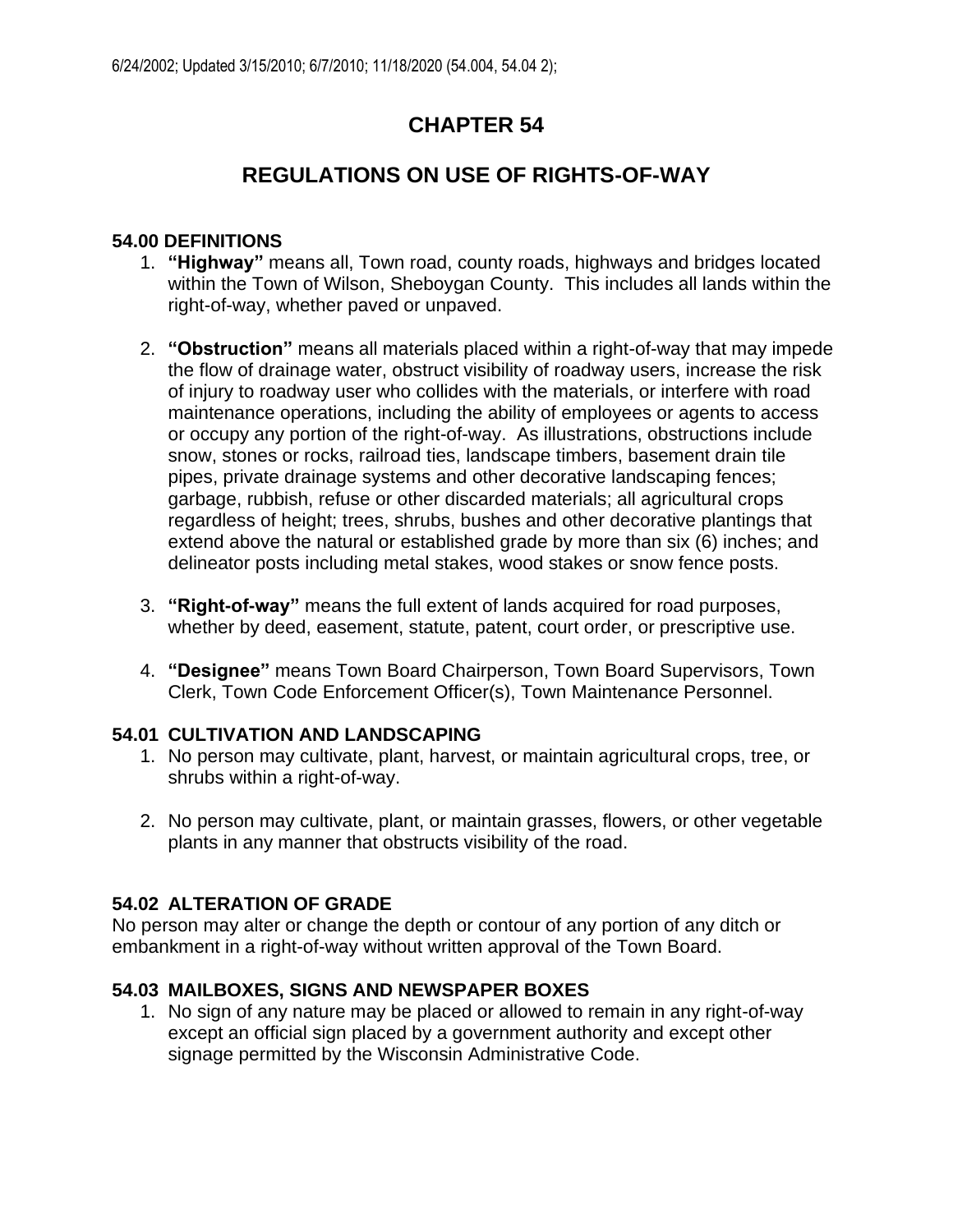2. Mailboxes and newspapers boxes are permitted within a right-of-way if the installation complies with all requirements of the U.S. Postal Service and guidelines of the Wisconsin Department of Transportation.

### **54.04 OTHER OBSTRUCTIONS**

The Town of Wilson prohibits the depositing of snow or any other obstructions on all public streets as follows:

- 1. Prohibition. No person shall remove or cause to be removed any snow, ice or obstructions of any type from the premises owned or occupied by that person or from any residence, parking lot, parking area, filling station, business property or other property owned or occupied by said person, by placing the said obstruction onto the traveled portion of any public right-of-way, including shoulders. No snow shall be pushed across the road or into the opposite ditch. Snow removed shall not be stored in any manner which shall obstruct or limit vehicular or pedestrian vision, movement or access.
- 2. Removal Required. No person shall deposit any obstruction upon the traveled portion of any road or street of the Town of Wilson. It is hereby declared that any obstruction so deposited in the traveled portion of any Town right-of-way is a public nuisance and the Sheboygan County Sheriff or Town Code Enforcement Officer(s) be empowered to issue citations for this violation, as listed in Section C. below. In addition to the penalties provided for in the violation of this Section, the Town of Wilson may summarily remove any obstruction so deposited and cause the cost of said removal to be charged to the owner of the property from which the obstruction has been removed, and upon failure to pay the same said may be charged a special assessment upon the tax bill to the owner of the property from which the obstruction removal was necessitated.

## **54.05 PRIVATE CULVERTS**

Any adjoining landowner or tenant may install a culvert in a right-of-way if a culvert permit has been obtained from the Town of Wilson and all applicable local, County and State regulations and policies have been observed and the Town of Wilson has issued a written permit.

### **54.06 ENFORCEMENT AND PENALTIES**

- 1. **Correction Order.** Upon being informed of a violation of this Ordinance, the Town Board or their designee shall notify the adjoining landowner or tenant, or any violator of the violation writing and shall order removal and correction of the violation within thirty (30) days. If the Town Board determines that the degree of hazard constitutes an emergency risk to public safety, the Town Board or their designee may immediately correct the violation after diligent attempts (personal visit and/or phone contact) to notify the adjoining owner or tenant.
- 2. **Penalty**. Any violation of this section may result in the Town clearing and removing any obstruction. The Town costs for the clearing and removal of any snow, ice or other materials may be levied as special charged pursuant to